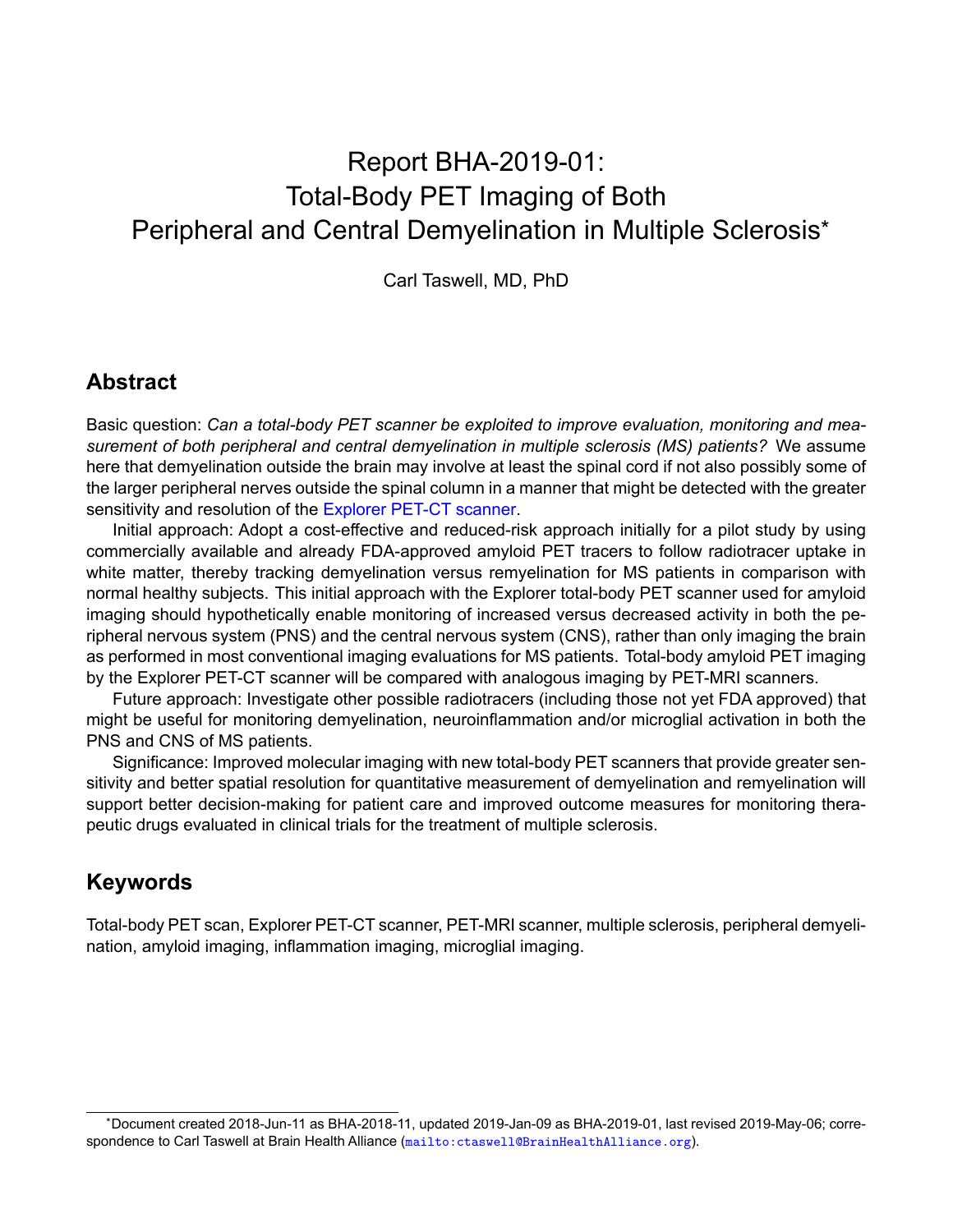### **Proposed Research Project Description**

**Basic question:** *Can a total-body positron emission tomography (PET) scanner be exploited to improve evaluation, monitoring and measurement of both peripheral and central demyelination in multiple sclerosis (MS) patients?* We assume here that demyelination outside the brain may involve at least the spinal cord if not also possibly some of the larger peripheral nerves outside the spinal column in a manner that might be detected with the greater sensitivity and resolution of the [Explorer PET scanner](https://explorer.ucdavis.edu/) (Cherry et al. [\[1\]](#page-3-0)). This pilot study project description proposes an international multi-site imaging trial with collaborating partners at medical centers with operational installations of the Explorer total-body PET-CT scanner, or of a totalbody PET-MRI scanner, to measure both peripheral and central demyelination in MS patients compared to normal healthy subjects.

**Literature review:** Demyelination in both the peripheral and central nervous systems plays a key role in the neuronal and axonal degeneration that occurs in the pathophysiology of multiple sclerosis (Lucchinetti et al. [\[2\]](#page-3-1), Zephir et al. [\[3\]](#page-3-2), Friese et al. [\[4\]](#page-3-3)). To evaluate patients for the presence and severity of demyelination, magnetic resonance imaging (MRI) has been well established as the imaging modality most used in routine clinical practice (Losseff et al. [\[5\]](#page-3-4), Thorpe et al. [\[6\]](#page-3-5), Barkhof [\[7\]](#page-3-6), Lycklama et al. [\[8\]](#page-3-7), Bakshi et al. [\[9\]](#page-3-8)). However, in recent years, molecular imaging with PET scanners has been con-sidered as an alternative imaging modality for MS (Niccolini et al. [\[10\]](#page-3-9), Moccia et al. [\[11\]](#page-3-10), Moccia et al. [\[12\]](#page-3-11)). PET metabolic and amyloid imaging has been demonstrated to be useful and safe for monitoring neurodegenerative disorders other than MS (Taswell et al. [\[13\]](#page-3-12), Anand et al. [\[14\]](#page-3-13), Taswell et al. [\[15\]](#page-3-14)). However, the three radiopharmaceuticals currently approved by the US FDA for amyloid imaging (Amyvid 18F-florbetapir, NeuraCeq 18F-florbetaben, Vizamyl 18F-flutemetamol) have not yet been validated for the routine clinical evaluation of MS patients.

Most PET amyloid imaging research studies with MS patients have used Pittsburgh compound B with C11 as the radiotracer (abbreviated as [11C]-PiB PET) (Stankoff [\[16\]](#page-3-15), Glodzik et al. [\[17\]](#page-3-16), Veronese et al. [\[18\]](#page-3-17), Matías-Guiu et al. [[19\]](#page-4-0), Bodini et al. [\[20\]](#page-4-1), Zeydan et al. [\[21\]](#page-4-2)) and successfully demonstrated the utility of this PET amyloid imaging agent for monitoring demyelination. As examples, Bodini et al. [\[22\]](#page-4-3) reported that "this technique is able to quantify myelin content in multiple sclerosis (MS) lesions and to capture dynamic demyelination and remyelination over time" and Bodini et al. [\[23\]](#page-4-4) concluded that "[11C]- PiB PET allows quantification of myelin dynamics in MS and enables stratification of patients depending on their individual remyelination potential, which significantly correlates with clinical disability. This technique should be considered to assess novel promyelinating drugs." In addition, some research studies with MS patients have demonstrated encouraging results with the use of 18F-florbetaben (Matías-Guiu et al. [\[24\]](#page-4-5), Matías-Guiu et al. [[25\]](#page-4-6), Matías-Guiu et al. [[26\]](#page-4-7)) and 18F-florbetapir (Pietroboni et al. [\[27\]](#page-4-8)) as the radiopharmaceuticals used for PET amyloid imaging. These images with an axial slice and a sequence of sagital slices, provided courtesy of Dr. C. Rowe (at the University of Melbourne, Australia), demonstrate



the high myelin binding of the off-target white matter uptake of 18F-flutemetamol in a PET brain scan negative for gray matter uptake of the amyloid radiotracer.

Moreover, in a recent editorial entitled "A new frontier for amyloid PET imaging: multiple sclerosis," Morbelli et al. [\[28\]](#page-4-9) commented that "the development and clinical testing of remyelinating drugs is currently hindered by the lack of quantitative measures able to quantify remyelination reproducibly across the spectrum of MS… amyloid PET (AMY-PET) has also been suggested as a potential marker of WM damage in MS. In fact, all AMY-PET tracers bind to the WM, regardless of the presence or absence of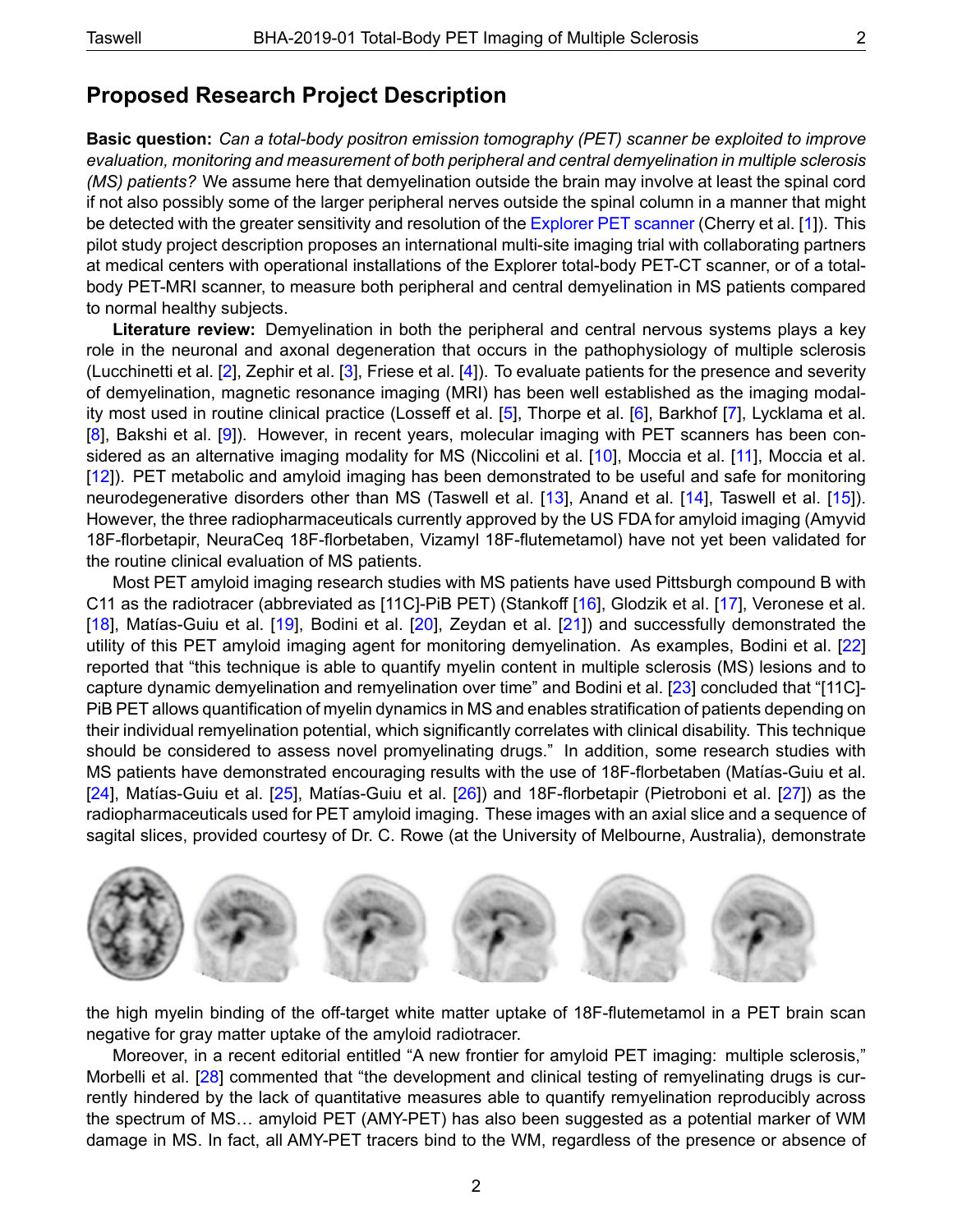beta-amyloid deposition in the adjacent GM… From a clinical trial perspective, the availability of fluorinated AMY-PET tracers (with their longer halflife) already used in dementia diagnosis, may make the use of AMY-PET in tissue repair studies a realistic possibility… AMY-PET imaging in patients with MS might be a suitable tool to objectively evaluate outcome measures in proof-of-concept clinical trials as well as to validate MRI metrics of remyelination." Finally, it should be noted that none of the literature searches completed for this pilot study project description have yet found any published study on the use of PET molecular imaging agents with MS patients for both the peripheral nervous system (PNS) and central nervous system (CNS), ie, where the entire body with peripheral nerves, spinal cord and brain were all imaged simultaneously.

**Initial approach:** The pilot study proposes to adopt initially a cost-effective and reduced-risk approach by using commercially available and already FDA-approved amyloid PET tracers to measure radiotracer activity in white matter, thereby observing for demyelination versus remyelination in MS patients compared to normal healthy subjects. Patients with advanced MS as indicated by high disability scores and impaired motor control of extremities will be selected for the comparison with normal healthy subjects to increase the likelihood of detecting an appreciable difference in the spinal column and peripheral nerves between patients and normals. Of the three FDA-approved amyloid tracers, Vizamyl 18F-flutemetamol will be favored because it has the highest binding to myelin and uptake in white matter. This initial approach with PET amyloid imaging pursued at multiple collaborating sites with the Explorer total-body PET scanner with its dramatically improved and much greater sensitivity and resolution (Cherry et al. [\[1\]](#page-3-0)) should hypothetically enable monitoring and measurement of increased versus decreased activity in both PNS and CNS. At other collaborating sites with PET-MRI scanners (instead of Explorer PET-CT scanners), recently published multi-modal spatial resolution enhancement methods (Grecchi et al. [\[29\]](#page-4-10)) with the wavelet transform and statistical modeling will be applied to the image processing for the brain scans as recommended by Morbelli et al. [\[28\]](#page-4-9). Actual PET scanning protocols for administration of the amyloid imaging scans, whether with the Explorer PET-CT scanners or the PET-MRI scanners, will be harmonized as best possible by consensus between the cooperating collaborators at the participating sites prior to the start of the pilot study. Institutional review board (IRB) approval will be obtained from the IRB at Brain Health Alliance, and also from the IRB of any collaborating institution if required additionally by that institution. All MS patients and normal subjects participating in the research will be required to sign informed consent prior to joining the pilot study. Funds raised for the pilot study research project will be used to pay for the cost of the amyloid imaging radiopharmaceuticals and total-body imaging scans. This allocation of funds should maximize the number of subjects recruited to participate in the initial pilot study.

**Future approach:** If successful with results from the pilot study, the project will be continued with grant applications submitted to major funding agencies for a multi-year multi-site total-body PET imaging trial to increase the sample size and evaluate multiple serial scans for each patient instead of just a single scan per research subject. The research investigation could also study other possible radiotracers (including those not yet FDA approved) that might be useful for monitoring demyelination, neuroinflammation and/or microglial activation in both the PNS and CNS of MS patients (Matthews et al. [\[30\]](#page-4-11)).

**Significance:** Improved molecular imaging with new total-body PET scanners that provide greater sensitivity and better spatial resolution for quantitative measurement of demyelination and remyelination will support better decision-making for patient care and improved outcome measures for monitoring therapeutic drugs evaluated in clinical trials for the treatment of multiple sclerosis.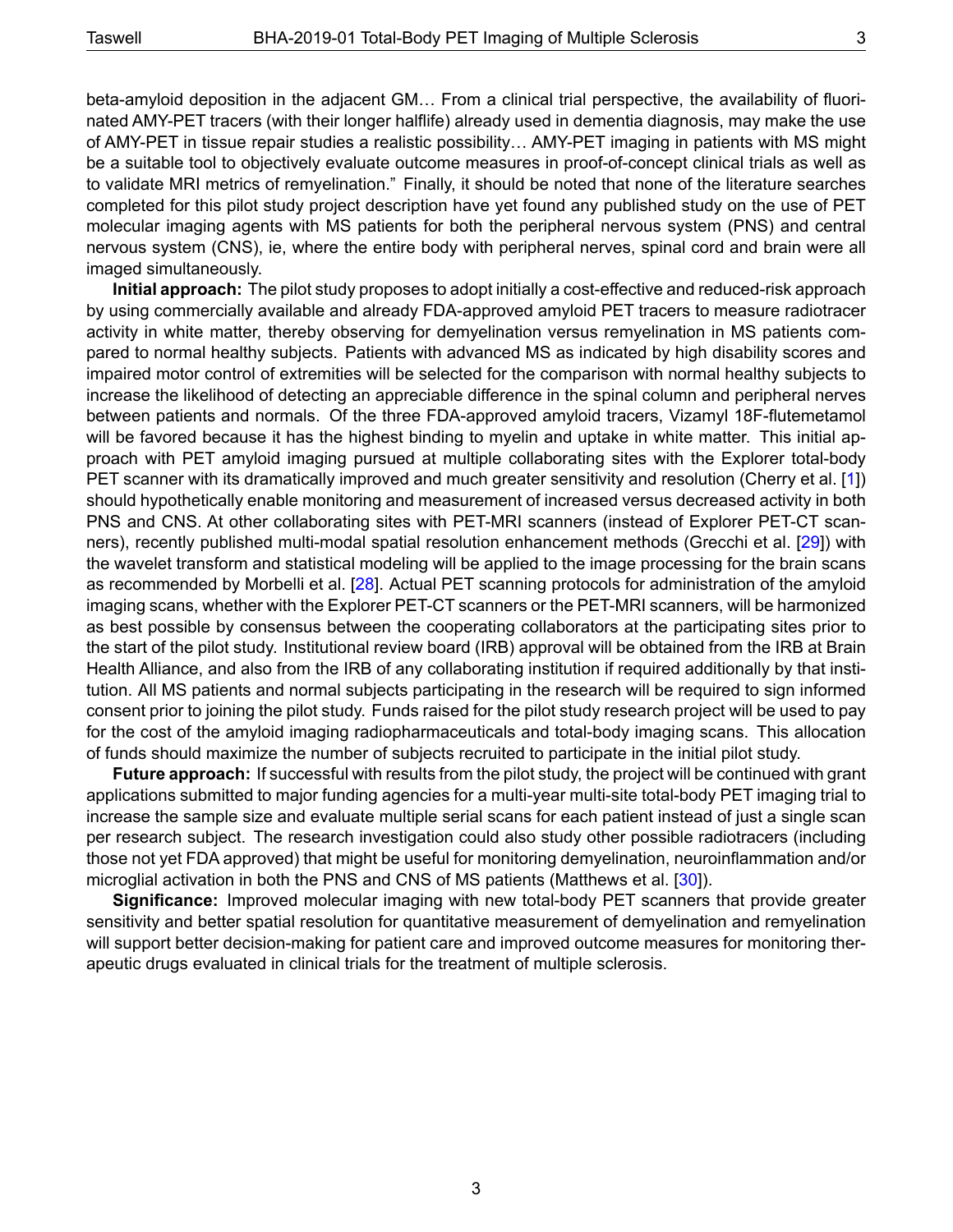## **References**

- <span id="page-3-0"></span>1. Cherry SR et al. Total-Body PET: Maximizing Sensitivity to Create New Opportunities for Clinical Research and Patient Care. Journal of Nuclear Medicine 2018;59:3-12. DOI: [10.2967/jnumed.116.](https://doi.org/10.2967/jnumed.116.184028) [184028](https://doi.org/10.2967/jnumed.116.184028).
- <span id="page-3-1"></span>2. Lucchinetti C et al. Heterogeneity of multiple sclerosis lesions: Implications for the pathogenesis of demyelination. Annals of Neurology 2000;47:707–17.
- <span id="page-3-2"></span>3. Zephir H et al. Relapsing demyelinating disease affecting both the central and peripheral nervous systems. Journal of Neurology, Neurosurgery & Psychiatry 2008;79:1032-9. DOI: [10.1136/jnnp.](https://doi.org/10.1136/jnnp.2006.108290) [2006.108290](https://doi.org/10.1136/jnnp.2006.108290).
- <span id="page-3-3"></span>4. Friese MA, Schattling B, and Fugger L. Mechanisms of neurodegeneration and axonal dysfunction in multiple sclerosis. Nature Reviews Neurology 2014;10:225–38. doı: [10.1038/nrneurol.2014.37](https://doi.org/10.1038/nrneurol.2014.37).
- <span id="page-3-4"></span>5. Losseff NA et al. Spinal cord atrophy and disability in multiple sclerosis. Brain 1996;119:701–8. doi: [https://doi.org/10.1093/brain/119.3.701](https://doi.org/https://doi.org/10.1093/brain/119.3.701).
- <span id="page-3-5"></span>6. Thorpe JW et al. Spinal MRI in patients with suspected multiple sclerosis and negative brain MRI. Brain 1996;119:709-14. DOI: [10.1093/brain/119.3.709](https://doi.org/10.1093/brain/119.3.709).
- <span id="page-3-6"></span>7. Barkhof F. MRI in multiple sclerosis: correlation with expanded disability status scale (EDSS). Multiple Sclerosis Journal 1999;5:283-6. DOI: [https://doi.org/10.1177/135245859900500415](https://doi.org/https://doi.org/10.1177/135245859900500415).
- <span id="page-3-7"></span>8. Lycklama G et al. Spinal-cord MRI in multiple sclerosis. The Lancet Neurology 2003;2:555–62. DOI: [https://doi.org/10.1016/S1474-4422\(03\)00504-0](https://doi.org/https://doi.org/10.1016/S1474-4422(03)00504-0).
- <span id="page-3-8"></span>9. Bakshi R et al. MRI in multiple sclerosis: Current status and future prospects. The Lancet Neurology 2008;7:615–25. doı: [https://doi.org/10.1016/S1474-4422\(08\)70137-6](https://doi.org/https://doi.org/10.1016/S1474-4422(08)70137-6).
- <span id="page-3-9"></span>10. Niccolini F, Su P, and Politis M. PET in Multiple Sclerosis. Clinical Nuclear Medicine 2015;40:e46– e52. doı: [10.1097/RLU.0000000000000359](https://doi.org/10.1097/RLU.0000000000000359).
- <span id="page-3-10"></span>11. Moccia M and Ciccarelli O. Molecular and Metabolic Imaging in Multiple Sclerosis. Neuroimaging Clinics of North America 2017;27:343–56. doı: [10.1016/j.nic.2016.12.005](https://doi.org/10.1016/j.nic.2016.12.005).
- <span id="page-3-11"></span>12. Moccia M, Stefano N de, and Barkhof F. Imaging outcome measures for progressive multiple sclerosis trials. Multiple Sclerosis Journal 2017;23:1614–26. doı: [10.1177/1352458517729456](https://doi.org/10.1177/1352458517729456).
- <span id="page-3-12"></span>13. Taswell C et al. 18F-FDG PET Improves Diagnosis in Patients with Focal-Onset Dementias. Journal of Nuclear Medicine 10 2015;56. published online 6 Aug 2015:1547-53. DOI: [10.2967/jnumed.115.](https://doi.org/10.2967/jnumed.115.161067) [161067](https://doi.org/10.2967/jnumed.115.161067).
- <span id="page-3-13"></span>14. Anand K and Sabbagh M. Amyloid Imaging: Poised for Integration into Medical Practice. Neurother-apeutics 2017;14:54-61. DOI: [10.1007/s13311-016-0474-y](https://doi.org/10.1007/s13311-016-0474-y).
- <span id="page-3-14"></span>15. Taswell C et al. Safety of Disclosing Amyloid Imaging Results to MCI and AD Patients. Mental Health in Family Medicine 2 2018;14:748–56. URL: <http://mhfmjournal.com/pdf/MHFM-120.pdf>.
- <span id="page-3-15"></span>16. Stankoff. Imaging Central Nervous System Myelin by PET in MS using C11-PiB.Ann Neurol 2011;69:673– 80. doı: [10.1002/ana.22320](https://doi.org/10.1002/ana.22320).
- <span id="page-3-16"></span>17. Glodzik L et al. Reduced retention of Pittsburgh compound B in white matter lesions. European Journal of Nuclear Medicine and Molecular Imaging 2014;42:97-102. DOI: [10.1007/s00259-014-](https://doi.org/10.1007/s00259-014-2897-1) [2897-1](https://doi.org/10.1007/s00259-014-2897-1).
- <span id="page-3-17"></span>18. Veronese M et al. Quantification of [11C]-PIB PET for Imaging Myelin in the Human Brain: A Test-Retest Reproducibility Study in High-Resolution Research Tomography. Journal of Cerebral Blood Flow & Metabolism 2015;35:1771-82. DOI: [10.1038/jcbfm.2015.120](https://doi.org/10.1038/jcbfm.2015.120).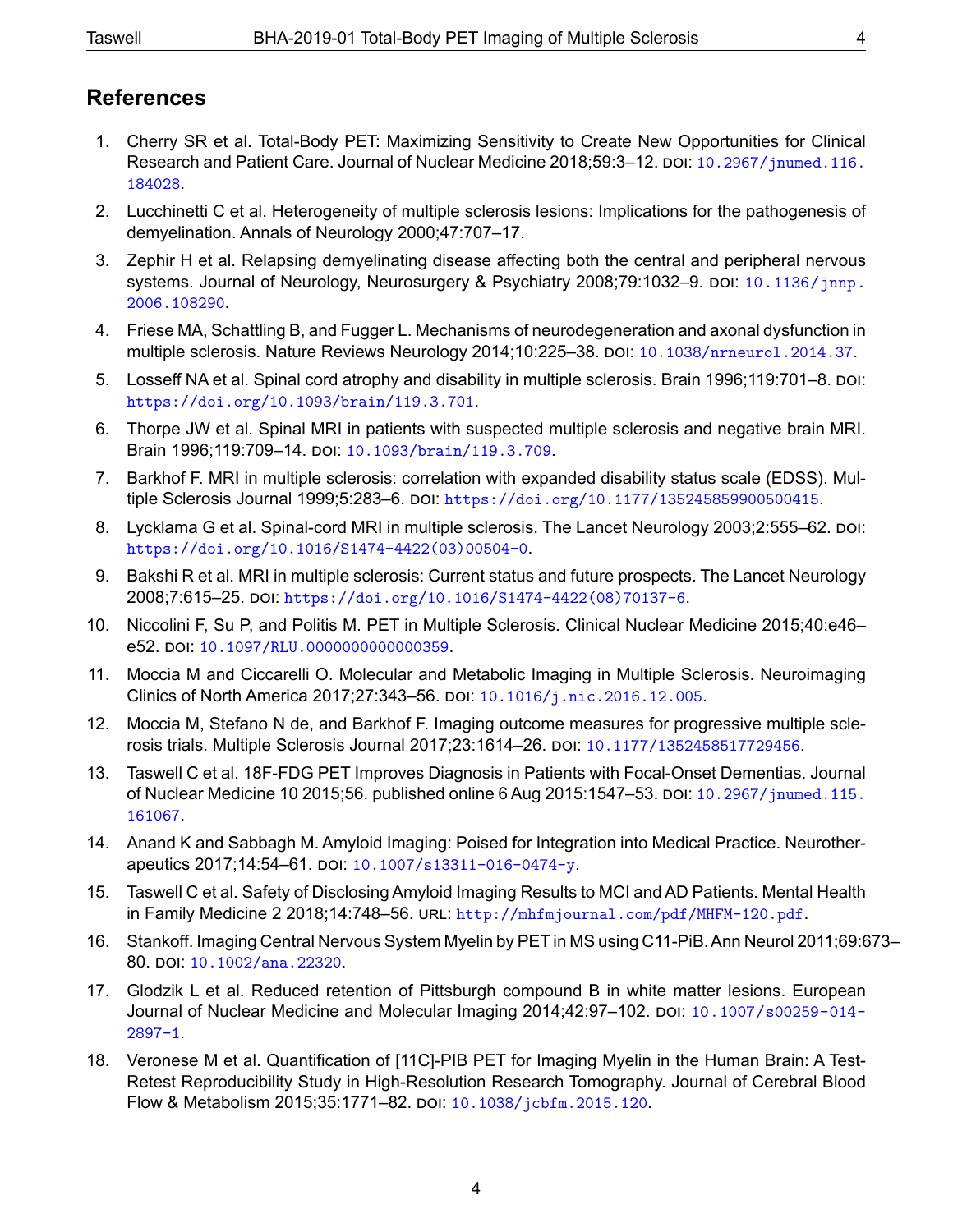- <span id="page-4-0"></span>19. Matías-Guiu JA et al. Pittsburgh compound B and other amyloid positron emission tomography tracers for the study of white matter and multiple sclerosis. Annals of Neurology 2016;80:166–6. doı: [10.1002/ana.24666](https://doi.org/10.1002/ana.24666).
- <span id="page-4-1"></span>20. Bodini B et al. Benzothiazole and stilbene derivatives as promising positron emission tomography myelin radiotracers for multiple sclerosis. Annals of Neurology 2016;80:166–7. poi:  $10.1002/ana$ . [24667](https://doi.org/10.1002/ana.24667).
- <span id="page-4-2"></span>21. Zeydan B et al. Pittsburgh compound-B PET white matter imaging and cognitive function in late multiple sclerosis. Multiple Sclerosis Journal 2017;24:739-49. DOI: [10.1177/1352458517707346](https://doi.org/10.1177/1352458517707346).
- <span id="page-4-3"></span>22. Bodini B and Stankoff B. Imaging Central Nervous System Demyelination and Remyelination by Positron-Emission Tomography. Brain Plasticity 2016;2:93-8. DOI: [10.3233/BPL-160042](https://doi.org/10.3233/BPL-160042).
- <span id="page-4-4"></span>23. Bodini B et al. Dynamic Imaging of Individual Remyelination Profiles in Multiple Sclerosis. Annals of Neurology 2016;79:726-38. DOI: [10.1002/ana.24620](https://doi.org/10.1002/ana.24620).
- <span id="page-4-5"></span>24. Matías-Guiu JA et al. Amyloid PET imaging in multiple sclerosis: an 18F-florbetaben study. BMC Neurology 2015;15. doı: [10.1186/s12883-015-0502-2](https://doi.org/10.1186/s12883-015-0502-2).
- <span id="page-4-6"></span>25. Matías-Guiu JA et al. Amyloid Proteins and Their Role in Multiple Sclerosis: Considerations in the Use of Amyloid-PET Imaging. Frontiers in Neurology 2016;7. doı: [10.3389/fneur.2016.00053](https://doi.org/10.3389/fneur.2016.00053).
- <span id="page-4-7"></span>26. Matías-Guiu JA et al. Amyloid PET in pseudotumoral multiple sclerosis. Multiple Sclerosis and Related Disorders 2017;15:15–7. doı: [10.1016/j.msard.2017.05.002](https://doi.org/10.1016/j.msard.2017.05.002).
- <span id="page-4-8"></span>27. Pietroboni AM et al. Amyloid PET as a marker of normal-appearing white matter early damage in multiple sclerosis: correlation with CSF β-amyloid levels and brain volumes. European Journal of Nuclear Medicine and Molecular Imaging 2018. Doi: [10.1007/s00259-018-4182-1](https://doi.org/10.1007/s00259-018-4182-1).
- <span id="page-4-9"></span>28. Morbelli S et al. A new frontier for amyloid PET imaging: multiple sclerosis. European Journal of Nuclear Medicine and Molecular Imaging 2018. Doi: [10.1007/s00259-018-4232-8](https://doi.org/10.1007/s00259-018-4232-8).
- <span id="page-4-10"></span>29. Grecchi E et al. Multimodal partial volume correction: Application to [11C]PIB PET/MRI myelin imaging in multiple sclerosis. Journal of Cerebral Blood Flow & Metabolism 2017;37:3803-17. DOI: [https:](https://doi.org/https://doi.org/10.1177/0271678X17712183) [//doi.org/10.1177/0271678X17712183](https://doi.org/https://doi.org/10.1177/0271678X17712183).
- <span id="page-4-11"></span>30. Matthews PM and Datta G. Positron-emission tomography molecular imaging of glia and myelin in drug discovery for multiple sclerosis. Expert Opinion on Drug Discovery 2015;10:557–70. poi: [10.1517/17460441.2015.1032240](https://doi.org/10.1517/17460441.2015.1032240).